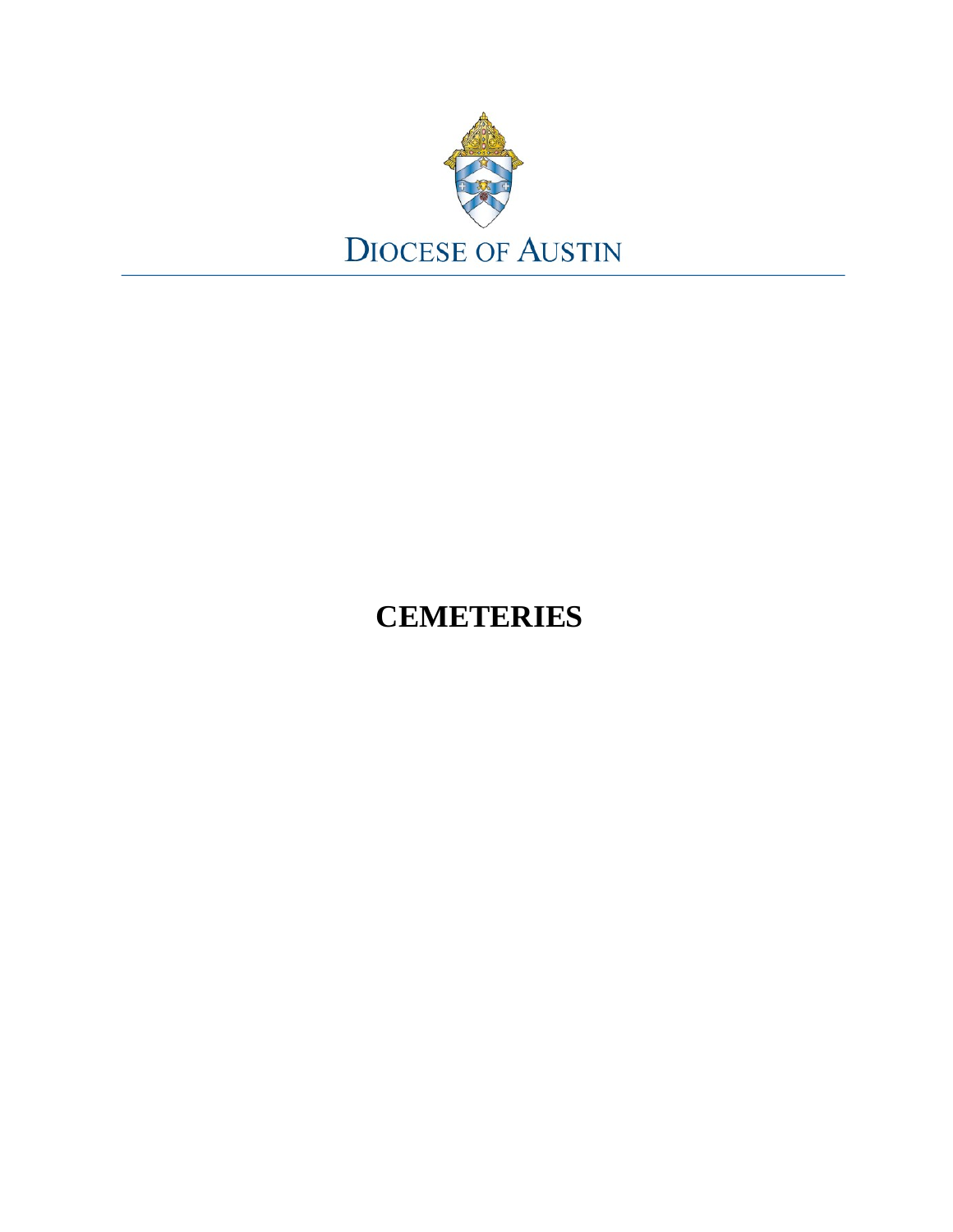

## **Guidelines for Catholic Cemeteries**

*Effective 2005*

### I. Article I: Purpose

- A. The reason for having Catholic cemeteries is more complex than one might think. In a special way, Catholic cemeteries stand as visible and dramatic reminders of and witnesses to the Christian understanding of life, death, and resurrection. The dead are laid to rest in the Catholic cemetery with prayerful dignity where they remain in an atmosphere permeated with all the devotion, reverence, and respect of our Catholic faith.
- B. In Canon Law and in theology, cemeteries, like churches, are consecrated as sacred places, designated for divine worship or for the burial of the faithful (c. 1205). It is the duty of the faithful of the Body of Christ to care for the needs of our brothers and sisters, both in spiritual and in physical matters. This obligation is recognized in Canon 1240 which mandates that churches have their own cemeteries or at least spaces in civil cemeteries that have been properly blessed and destined for the faithful departed.<sup>[1](#page-1-0)</sup>
- C. As sacred places, Catholic cemeteries must be maintained with the same diligence given to churches. The Church must be diligent in its efforts to care for these consecrated areas as holy resting grounds so that visitation by others for prayer and sacramentals may be accomplished in an appropriate manner.
- D. The Catholic theological tradition has always maintained that all are created by God, in His image. In life and in death, all stand equal before God. In life and in death, discrimination is alien to Catholic belief.

<span id="page-1-0"></span><sup>&</sup>lt;sup>1</sup> Catholic cemeteries may provide for disposition of deceased Catholics by means of cremation (c. 1176). The remains of cremated bodies should be treated with the same respect given to corporeal remains of a human body. The cremated remains of a body should be entombed in a mausoleum or columbarium. They may also be buried in a grave. Whenever possible, appropriate means for memorializing the deceased should be utilized, such as a plaque or stone that records the name of the deceased.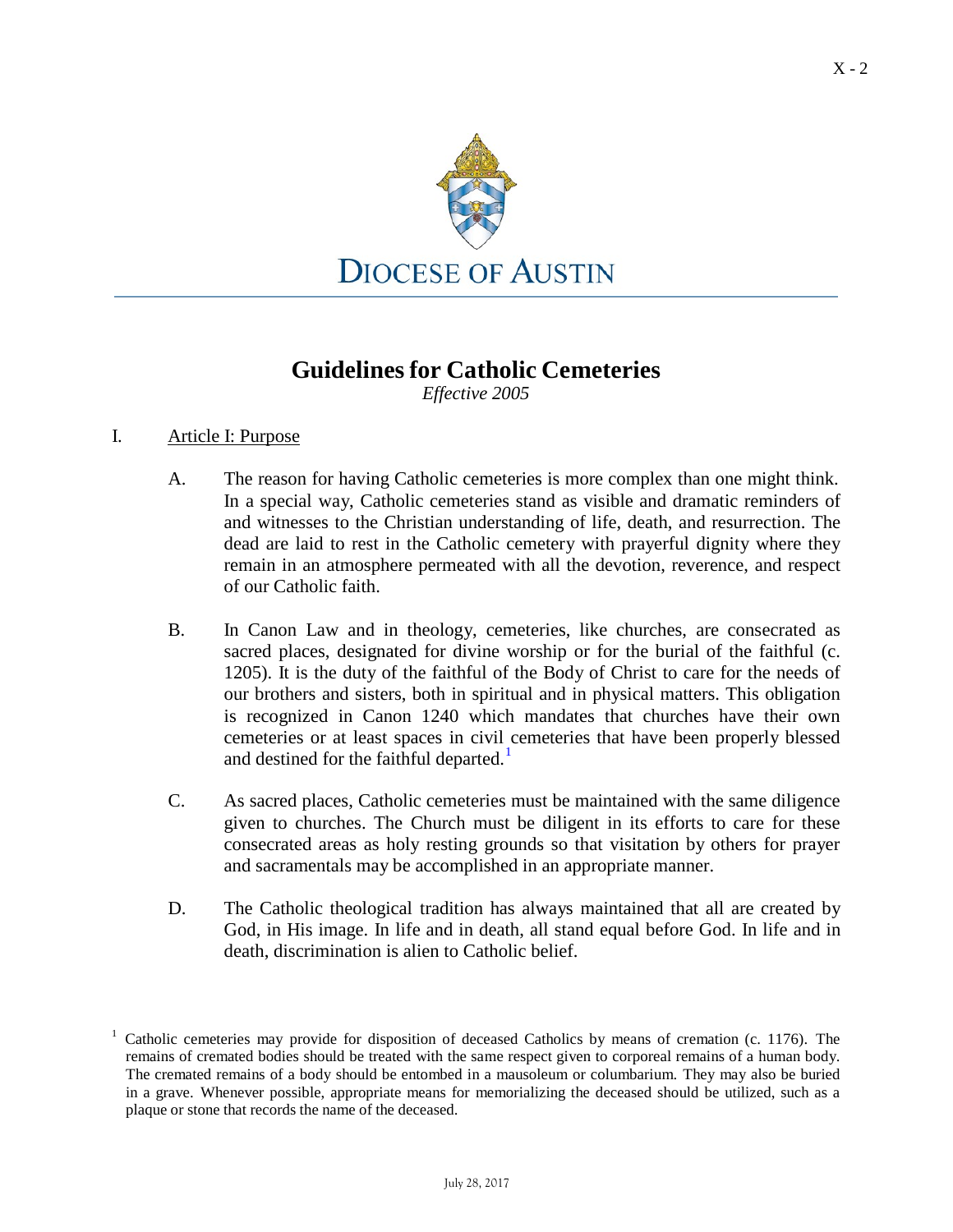E. In Canon 1243, the universal Church calls on dioceses to determine appropriate norms on the discipline to be observed in cemeteries in order to protect and foster their sacred character. The following norms satisfy that requirement.

### II. Article II: Composition

- A. These guidelines are intended to set forth minimum standards for the operation of all Catholic cemeteries directly owned by the Diocese of Austin or through its parishes. Other cemeteries, called Catholic cemeteries, but owned by other entities, are encouraged to follow these guidelines.
- B. Diocesan-owned and parish-owned cemeteries fall under the direct authority of the Bishop of Austin. All monies, real properties, investments, and assets of any kind whatsoever are owned by the Bishop of Austin and his successors in office.
- C. In virtue of their appointment by the diocesan Bishop, pastors are responsible for the operation of Catholic cemeteries located within the territorial limits of their parish.
- D. The pastor is to monitor the day-to-day activities of all Catholic cemeteries within the parish's jurisdiction, including any renovation and major purchases. He will gather and maintain data relating to persons buried, plot locations, and other pertinent information.
	- 1. The pastor is directly responsible to the diocesan Bishop for maintaining the sacred character of the cemetery space.
- E. It is the responsibility of the dean to inspect all records pertaining to the cemetery and the cemetery itself during his visitation to determine whether these guidelines are being followed.
	- 1. He will include this in his report to the diocesan Bishop.
- F. All Catholic cemeteries under the jurisdiction of the Diocese of Austin will have a board of directors consisting of a president, vice-president, secretary-treasurer, and at least two other members.
	- 1. The pastor of the parish will act as president and he shall appoint the other members for staggered terms.
	- 2. The function of the board of directors is to assist the pastor in the operation of the cemetery.
	- 3. The board of directors shall also assist in the planning and development of the cemetery and shall keep the records of inventories and transactions.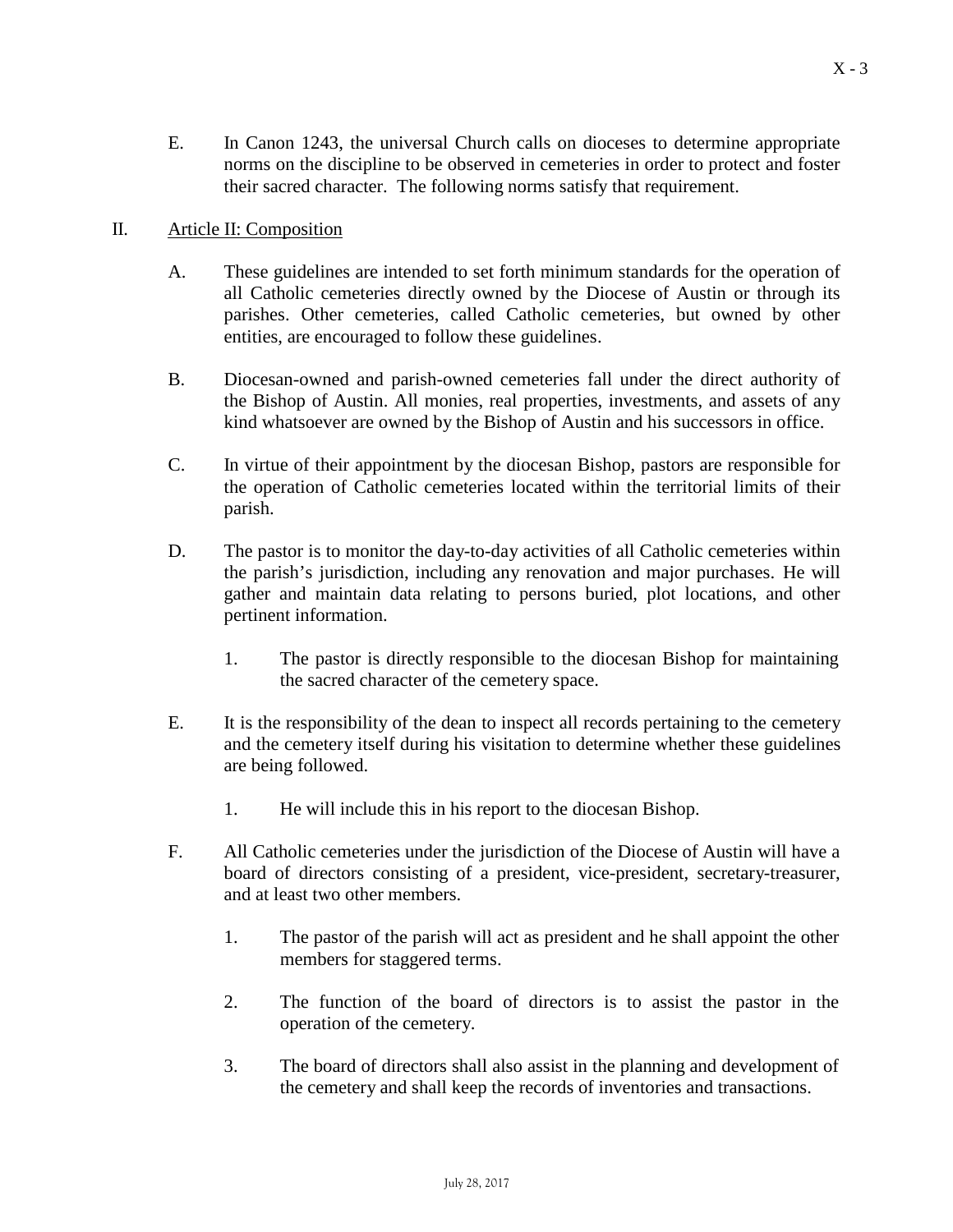G. Since the establishing of a new cemetery involves a serious obligation of the diocese, no cemetery can be erected without the written permission of the Bishop.

#### III. Article III: Financial

- A. Because they are sacred spaces, cemeteries will be maintained as perpetual-care facilities through administration by a board of directors acting as a planning commission.
- B. Monies obtained from the sale of plots and from other sources will provide a perpetual-care fund in order that all cemeteries become self-sufficient.
- C. Perpetual-care funds are to be deposited in a special cemetery account apart from parish funds.
	- 1. These funds must be deposited only in:
		- a. A federally insured banking institution (not to exceed \$100,000 in any one institution)
		- b. Other account as the Bishop may approve
- D. Investment of perpetual-care cemetery funds will be done by the pastor of the parish in consultation with the board of directors.
- E. Extraordinary expenditures will be made only after approval by the diocese.
- F. Financial records of all cemetery funds shall be kept in the parish.
- G. No cemetery fund has the authority to enter into any loan agreement and no assets can be pledged as collateral for any loans to individuals, to the parish, or to the cemetery.
- IV. Article IV: Physical
	- A. Responsibility for cemetery maintenance will fall under the jurisdiction of the local board of directors.
	- B. The erection of headstones, monuments, markers, curbing, fences, bases, etc. will be at the discretion of the local board of directors and under their guidelines.
		- 1. All such discretion must be in keeping with the sacredness of the consecrated area.
		- 2. All statues, replicas, or pictures should be of a religious nature and no secular representations are permitted.